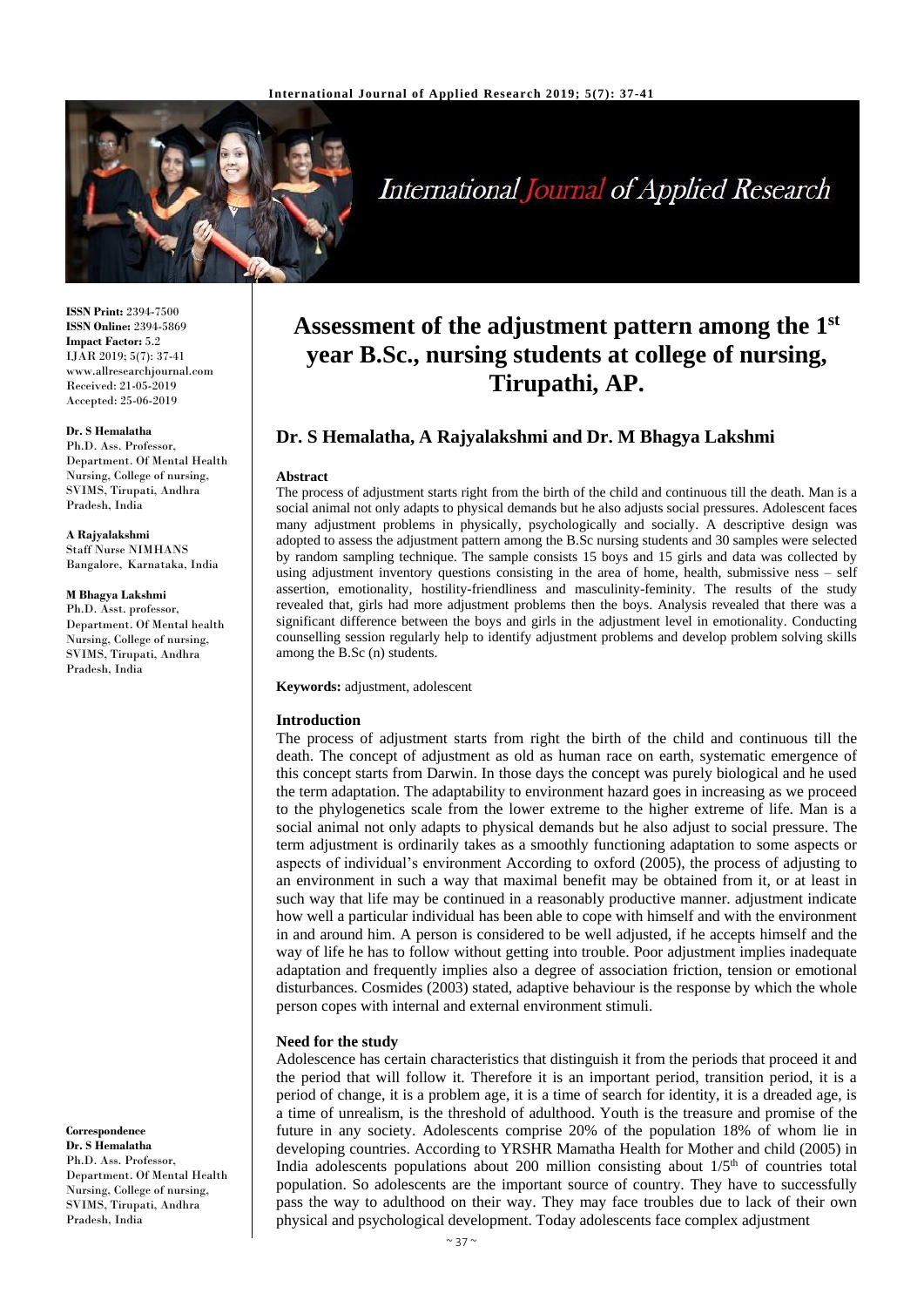problem. In most families, adolescents have many problems with their parents, friends, education, career and marriage so they need more attention and this problems to be solved. As the BSc nursing  $1<sup>st</sup>$  year students were in their transition period and they are coming from different back grounds we should adjust to many areas such a physical environment health friends teachers, studies etc. so the researcher felt the need to asses their adjustment problem

## **Objectives**

- To assess the adjustment problem among the 1<sup>st</sup> year B.sc., (N) students.
- To assess the level of adjustment in various areas such as home, Health, emotionality, submissiveness – self assertion, hostility-friendliness and masculinityfeminity among the  $1<sup>st</sup>$  year B.Sc., (N) students.
- To compare the adjustment pattern between the boys and girls of 1<sup>st</sup> year B.Sc., (N) students.

**Sample:** The study sample chosen was<sup>1st</sup> year BSc nursing students.

**Sampling technique:** Random sampling was used.

**Tool:** Bells adjustment inventory and the structured questionnaire consists of 2 sections:

**Section -1:** It consists of socio-demographic data such as age, gender, religion, locality, occupation of the mother and father, education of the mother and father, family income, type of family, number of family members, number of children, birth order, medium of instruction in intermediate and area of present residence.

**Section -2:** It consists of bell's adjustment inventory, used for assessing the adjustment pattern among the  $1<sup>st</sup>$  year B.Sc., (N) students. It consists of 200 questions based on home adjustment, Health adjustment, submissive -selfassertion, Emotionality, Hostility – Friendliness and Masculity -Feminity.

**Criteria for sample selection:** students who were attended the college at the time of data collection. Students who are willing to participate.

**Review literature:** Narendra Narayan Talukar and Mala Chaliha Thalukar  $(2008)$ <sup>[6]</sup>, assessed "the adjustment problems of adolescent students" among100 female students (16-19 years).in the areas namely home, health, social, emotionality and education. Overall adjustment of male students was found to be better than female students, social adjustment was average in both groups. The results revealed that unsatisfactory adjustment of female adolescents in different areas under study. Emotional adjustment of both the groups was unsatisfactory.

Conducted a study on "Adjustment problems and emerging personality characteristics from early to late adolescents" a longitudinal study taken among 400 youth results suggested that psychological distress and behavioural problems experienced during the adolescent year significantly related to personality structure during late adolescent. Findings suggest personality formation is a dynamic process depend on the growth or declined, as well as the magnitude of earlier developmental problems. Intervention efforts aimed

at the reduction of maladjustment and the enhancement of healthy personality development. Should target early adolescent social, contexts.

Conducted a longitudinal study on "Relationship between early adolescent family functioning and youth adjustment" parent, teacher and youth reports of psychological functioning were obtained were ages 11 and 17 the study concluded small descriptions to the parent child relationship have negative implications for the later wellbeing of adolescents so clinical attention for resolving early adolescent concept may promote adoptive adjustment.

Branje et al., (2004)<sup>[9]</sup> studied on perceived support in sibling relationship and adolescent adjustment in a three wave longitudinal sample of 285 Dutch families adolescent children were taken. These two siblings judged the support perceived each other they them selves judged them internalizing and externalizing problem behaviours. The results showed that support perceive from a sibling is mostly negatively related to externalizing problems sibling problem behaviour is strongly related to internalizing problems different development trajectories of adolescents relation ship both older and younger modelling processes.

Identified "The adjustment pattern and psychosocial distress among the B.Sc., (N)students of a selected college of nursing in Mangalore. It was found that among the four batches maximum number of B.Sc. nursing students had average adjustment in the health and professional areas and unsatisfactory adjustment in emotional area. Major of I and II year students had unsatisfactory adjustment in the area of education. Psychological distress among the students was found to be normal among 58%, 29% showed neurotic tendency and 15% were found to be emotionally stable and well balanced.

Sinha and kapur (2001)<sup>[10]</sup> investigated the pattern and prevalence of emotional disturbance in Indian adolescent boys. A sample of 685 students was screened at two levels with the help of general health questionnaire and youth selfreport respectively. Results revealed a prevalence rate of 5.69 % for emotional disturbance among adolescent boys. These emotionally disturbed adolescent boys had significant adjustment boys had significant adjustment problems in the area of school, peer and the teacher on pre Adolescent Adjustment scale and were less competent in the area of academics, peer popularity, affiliation and extra-curricular or sporting qualities on interpersonal competence scale-Teacher report. The researcher identified the need for a gender unbiased sensitivity among professionals in identifying emotional problem of adolescent boys**.**

**Procedure for data collection:** A formal written permission was obtained from Dean, Principal of College of Nursing to conduct the study. Investigator introduced her self to the students of  $1<sup>st</sup>$  year B.Sc., Nursing students and explained the significance of the study. Data was collected from the students who are willing to participate in the study. Total 30 students were given the questionnaire, each student approximately taken 50-60 minutes to answer the questionnaire. Meanings of the words which are difficult were answered by the researcher.

**Reliability of tool:** the coefficient of reliability for each of the 6 sections of the inventory were done. These were determined by correlating the odd-even items and applying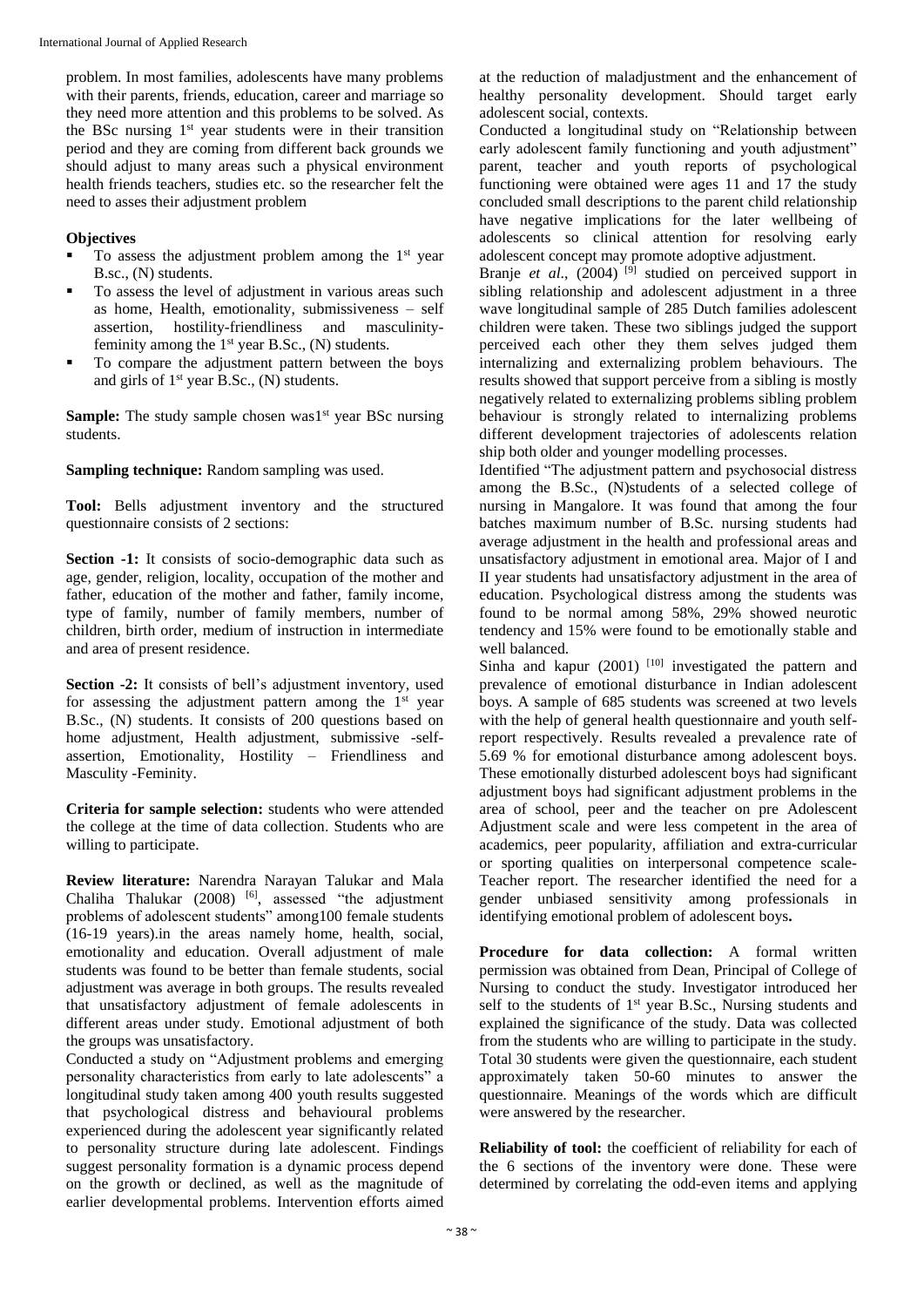## the spearman – Brown prophecy formula. All coefficients are above 0.80.

| $\overline{17}$ years<br>7%<br>$\overline{67}$<br>18 years<br>20<br>Age<br>$\overline{7}$<br>23%<br>19 years<br>3%<br>21 years<br>1<br>Male<br>15<br>50%<br>Gender<br>15<br>50%<br>Female<br>Hindu<br>87%<br>26<br>3<br>10%<br>Muslim<br>Religion<br>Christian<br>1<br>3%<br>53%<br>Rural<br>16<br>Locality<br>Urban<br>33%<br>10<br>House wife<br>22<br>73%<br>Labour<br>3<br>10%<br>Occupation (Mother)<br>$\overline{5}$<br>17%<br>Employee<br>57%<br>Labour<br>17<br>20%<br><b>Business</b><br>6<br>Occupation (Father)<br>7<br>23%<br>Employee<br>Illiterate<br>11<br>37%<br>Primary school<br>5<br>17%<br>Education of mother<br>Secondary school<br>9<br>30%<br>3<br>Higher secondary<br>10%<br>Degree and above<br>$\overline{c}$<br>6%<br>3<br>Illiterate<br>10%<br>Primary school<br>6<br>20%<br><b>Education of Father</b><br>Secondary school<br>13<br>44%<br>Higher secondary<br>13%<br>4<br>$\overline{4}$<br>13%<br>Degree and above<br>Less than 30,000<br>67%<br>20<br>$\overline{c}$<br>7%<br>30,000-60,000<br>Family income (PA)<br>60,000-90,000<br>1<br>3%<br>13%<br>>90,000<br>4<br>3%<br>Joint<br>1<br>Type of Family<br>29<br>97%<br>Nuclear<br>7%<br>3<br>2<br>$\overline{4}$<br>13<br>43%<br>33%<br>No. of Family members<br>5<br>10<br>6<br>3<br>10%<br>$\overline{7}$ and above<br>2<br>7%<br>3%<br>1<br>1<br>$\mathbf{2}$<br>53%<br>16<br>No. of Children in the family<br>$\sqrt{3}$<br>$\,$ 8 $\,$<br>27%<br>5<br>$\overline{4}$<br>17%<br>14<br>Birth order<br>1<br>47%<br>$\overline{2}$<br>37%<br>11<br>$\overline{3}$<br>$\sqrt{5}$<br>16%<br>English<br>Medium of Instrument in<br>53%<br>16<br>Intermediate<br>Telugu<br>47%<br>14<br>6<br>20%<br>Home<br>Area of present Residence<br>Hostel<br>19<br>63%<br>$\overline{5}$<br>Relative Home<br>17% | <b>Demographic variables</b> |  | Frequency (f) | Percentage (%) |
|-------------------------------------------------------------------------------------------------------------------------------------------------------------------------------------------------------------------------------------------------------------------------------------------------------------------------------------------------------------------------------------------------------------------------------------------------------------------------------------------------------------------------------------------------------------------------------------------------------------------------------------------------------------------------------------------------------------------------------------------------------------------------------------------------------------------------------------------------------------------------------------------------------------------------------------------------------------------------------------------------------------------------------------------------------------------------------------------------------------------------------------------------------------------------------------------------------------------------------------------------------------------------------------------------------------------------------------------------------------------------------------------------------------------------------------------------------------------------------------------------------------------------------------------------------------------------------------------------------------------------------------------------------------------------------------------------------------------------------------------------------------------------------------------|------------------------------|--|---------------|----------------|
|                                                                                                                                                                                                                                                                                                                                                                                                                                                                                                                                                                                                                                                                                                                                                                                                                                                                                                                                                                                                                                                                                                                                                                                                                                                                                                                                                                                                                                                                                                                                                                                                                                                                                                                                                                                           |                              |  |               |                |
|                                                                                                                                                                                                                                                                                                                                                                                                                                                                                                                                                                                                                                                                                                                                                                                                                                                                                                                                                                                                                                                                                                                                                                                                                                                                                                                                                                                                                                                                                                                                                                                                                                                                                                                                                                                           |                              |  |               |                |
|                                                                                                                                                                                                                                                                                                                                                                                                                                                                                                                                                                                                                                                                                                                                                                                                                                                                                                                                                                                                                                                                                                                                                                                                                                                                                                                                                                                                                                                                                                                                                                                                                                                                                                                                                                                           |                              |  |               |                |
|                                                                                                                                                                                                                                                                                                                                                                                                                                                                                                                                                                                                                                                                                                                                                                                                                                                                                                                                                                                                                                                                                                                                                                                                                                                                                                                                                                                                                                                                                                                                                                                                                                                                                                                                                                                           |                              |  |               |                |
|                                                                                                                                                                                                                                                                                                                                                                                                                                                                                                                                                                                                                                                                                                                                                                                                                                                                                                                                                                                                                                                                                                                                                                                                                                                                                                                                                                                                                                                                                                                                                                                                                                                                                                                                                                                           |                              |  |               |                |
|                                                                                                                                                                                                                                                                                                                                                                                                                                                                                                                                                                                                                                                                                                                                                                                                                                                                                                                                                                                                                                                                                                                                                                                                                                                                                                                                                                                                                                                                                                                                                                                                                                                                                                                                                                                           |                              |  |               |                |
|                                                                                                                                                                                                                                                                                                                                                                                                                                                                                                                                                                                                                                                                                                                                                                                                                                                                                                                                                                                                                                                                                                                                                                                                                                                                                                                                                                                                                                                                                                                                                                                                                                                                                                                                                                                           |                              |  |               |                |
|                                                                                                                                                                                                                                                                                                                                                                                                                                                                                                                                                                                                                                                                                                                                                                                                                                                                                                                                                                                                                                                                                                                                                                                                                                                                                                                                                                                                                                                                                                                                                                                                                                                                                                                                                                                           |                              |  |               |                |
|                                                                                                                                                                                                                                                                                                                                                                                                                                                                                                                                                                                                                                                                                                                                                                                                                                                                                                                                                                                                                                                                                                                                                                                                                                                                                                                                                                                                                                                                                                                                                                                                                                                                                                                                                                                           |                              |  |               |                |
|                                                                                                                                                                                                                                                                                                                                                                                                                                                                                                                                                                                                                                                                                                                                                                                                                                                                                                                                                                                                                                                                                                                                                                                                                                                                                                                                                                                                                                                                                                                                                                                                                                                                                                                                                                                           |                              |  |               |                |
|                                                                                                                                                                                                                                                                                                                                                                                                                                                                                                                                                                                                                                                                                                                                                                                                                                                                                                                                                                                                                                                                                                                                                                                                                                                                                                                                                                                                                                                                                                                                                                                                                                                                                                                                                                                           |                              |  |               |                |
|                                                                                                                                                                                                                                                                                                                                                                                                                                                                                                                                                                                                                                                                                                                                                                                                                                                                                                                                                                                                                                                                                                                                                                                                                                                                                                                                                                                                                                                                                                                                                                                                                                                                                                                                                                                           |                              |  |               |                |
|                                                                                                                                                                                                                                                                                                                                                                                                                                                                                                                                                                                                                                                                                                                                                                                                                                                                                                                                                                                                                                                                                                                                                                                                                                                                                                                                                                                                                                                                                                                                                                                                                                                                                                                                                                                           |                              |  |               |                |
|                                                                                                                                                                                                                                                                                                                                                                                                                                                                                                                                                                                                                                                                                                                                                                                                                                                                                                                                                                                                                                                                                                                                                                                                                                                                                                                                                                                                                                                                                                                                                                                                                                                                                                                                                                                           |                              |  |               |                |
|                                                                                                                                                                                                                                                                                                                                                                                                                                                                                                                                                                                                                                                                                                                                                                                                                                                                                                                                                                                                                                                                                                                                                                                                                                                                                                                                                                                                                                                                                                                                                                                                                                                                                                                                                                                           |                              |  |               |                |
|                                                                                                                                                                                                                                                                                                                                                                                                                                                                                                                                                                                                                                                                                                                                                                                                                                                                                                                                                                                                                                                                                                                                                                                                                                                                                                                                                                                                                                                                                                                                                                                                                                                                                                                                                                                           |                              |  |               |                |
|                                                                                                                                                                                                                                                                                                                                                                                                                                                                                                                                                                                                                                                                                                                                                                                                                                                                                                                                                                                                                                                                                                                                                                                                                                                                                                                                                                                                                                                                                                                                                                                                                                                                                                                                                                                           |                              |  |               |                |
|                                                                                                                                                                                                                                                                                                                                                                                                                                                                                                                                                                                                                                                                                                                                                                                                                                                                                                                                                                                                                                                                                                                                                                                                                                                                                                                                                                                                                                                                                                                                                                                                                                                                                                                                                                                           |                              |  |               |                |
|                                                                                                                                                                                                                                                                                                                                                                                                                                                                                                                                                                                                                                                                                                                                                                                                                                                                                                                                                                                                                                                                                                                                                                                                                                                                                                                                                                                                                                                                                                                                                                                                                                                                                                                                                                                           |                              |  |               |                |
|                                                                                                                                                                                                                                                                                                                                                                                                                                                                                                                                                                                                                                                                                                                                                                                                                                                                                                                                                                                                                                                                                                                                                                                                                                                                                                                                                                                                                                                                                                                                                                                                                                                                                                                                                                                           |                              |  |               |                |
|                                                                                                                                                                                                                                                                                                                                                                                                                                                                                                                                                                                                                                                                                                                                                                                                                                                                                                                                                                                                                                                                                                                                                                                                                                                                                                                                                                                                                                                                                                                                                                                                                                                                                                                                                                                           |                              |  |               |                |
|                                                                                                                                                                                                                                                                                                                                                                                                                                                                                                                                                                                                                                                                                                                                                                                                                                                                                                                                                                                                                                                                                                                                                                                                                                                                                                                                                                                                                                                                                                                                                                                                                                                                                                                                                                                           |                              |  |               |                |
|                                                                                                                                                                                                                                                                                                                                                                                                                                                                                                                                                                                                                                                                                                                                                                                                                                                                                                                                                                                                                                                                                                                                                                                                                                                                                                                                                                                                                                                                                                                                                                                                                                                                                                                                                                                           |                              |  |               |                |
|                                                                                                                                                                                                                                                                                                                                                                                                                                                                                                                                                                                                                                                                                                                                                                                                                                                                                                                                                                                                                                                                                                                                                                                                                                                                                                                                                                                                                                                                                                                                                                                                                                                                                                                                                                                           |                              |  |               |                |
|                                                                                                                                                                                                                                                                                                                                                                                                                                                                                                                                                                                                                                                                                                                                                                                                                                                                                                                                                                                                                                                                                                                                                                                                                                                                                                                                                                                                                                                                                                                                                                                                                                                                                                                                                                                           |                              |  |               |                |
|                                                                                                                                                                                                                                                                                                                                                                                                                                                                                                                                                                                                                                                                                                                                                                                                                                                                                                                                                                                                                                                                                                                                                                                                                                                                                                                                                                                                                                                                                                                                                                                                                                                                                                                                                                                           |                              |  |               |                |
|                                                                                                                                                                                                                                                                                                                                                                                                                                                                                                                                                                                                                                                                                                                                                                                                                                                                                                                                                                                                                                                                                                                                                                                                                                                                                                                                                                                                                                                                                                                                                                                                                                                                                                                                                                                           |                              |  |               |                |
|                                                                                                                                                                                                                                                                                                                                                                                                                                                                                                                                                                                                                                                                                                                                                                                                                                                                                                                                                                                                                                                                                                                                                                                                                                                                                                                                                                                                                                                                                                                                                                                                                                                                                                                                                                                           |                              |  |               |                |
|                                                                                                                                                                                                                                                                                                                                                                                                                                                                                                                                                                                                                                                                                                                                                                                                                                                                                                                                                                                                                                                                                                                                                                                                                                                                                                                                                                                                                                                                                                                                                                                                                                                                                                                                                                                           |                              |  |               |                |
|                                                                                                                                                                                                                                                                                                                                                                                                                                                                                                                                                                                                                                                                                                                                                                                                                                                                                                                                                                                                                                                                                                                                                                                                                                                                                                                                                                                                                                                                                                                                                                                                                                                                                                                                                                                           |                              |  |               |                |
|                                                                                                                                                                                                                                                                                                                                                                                                                                                                                                                                                                                                                                                                                                                                                                                                                                                                                                                                                                                                                                                                                                                                                                                                                                                                                                                                                                                                                                                                                                                                                                                                                                                                                                                                                                                           |                              |  |               |                |
|                                                                                                                                                                                                                                                                                                                                                                                                                                                                                                                                                                                                                                                                                                                                                                                                                                                                                                                                                                                                                                                                                                                                                                                                                                                                                                                                                                                                                                                                                                                                                                                                                                                                                                                                                                                           |                              |  |               |                |
|                                                                                                                                                                                                                                                                                                                                                                                                                                                                                                                                                                                                                                                                                                                                                                                                                                                                                                                                                                                                                                                                                                                                                                                                                                                                                                                                                                                                                                                                                                                                                                                                                                                                                                                                                                                           |                              |  |               |                |
|                                                                                                                                                                                                                                                                                                                                                                                                                                                                                                                                                                                                                                                                                                                                                                                                                                                                                                                                                                                                                                                                                                                                                                                                                                                                                                                                                                                                                                                                                                                                                                                                                                                                                                                                                                                           |                              |  |               |                |
|                                                                                                                                                                                                                                                                                                                                                                                                                                                                                                                                                                                                                                                                                                                                                                                                                                                                                                                                                                                                                                                                                                                                                                                                                                                                                                                                                                                                                                                                                                                                                                                                                                                                                                                                                                                           |                              |  |               |                |
|                                                                                                                                                                                                                                                                                                                                                                                                                                                                                                                                                                                                                                                                                                                                                                                                                                                                                                                                                                                                                                                                                                                                                                                                                                                                                                                                                                                                                                                                                                                                                                                                                                                                                                                                                                                           |                              |  |               |                |
|                                                                                                                                                                                                                                                                                                                                                                                                                                                                                                                                                                                                                                                                                                                                                                                                                                                                                                                                                                                                                                                                                                                                                                                                                                                                                                                                                                                                                                                                                                                                                                                                                                                                                                                                                                                           |                              |  |               |                |
|                                                                                                                                                                                                                                                                                                                                                                                                                                                                                                                                                                                                                                                                                                                                                                                                                                                                                                                                                                                                                                                                                                                                                                                                                                                                                                                                                                                                                                                                                                                                                                                                                                                                                                                                                                                           |                              |  |               |                |
|                                                                                                                                                                                                                                                                                                                                                                                                                                                                                                                                                                                                                                                                                                                                                                                                                                                                                                                                                                                                                                                                                                                                                                                                                                                                                                                                                                                                                                                                                                                                                                                                                                                                                                                                                                                           |                              |  |               |                |
|                                                                                                                                                                                                                                                                                                                                                                                                                                                                                                                                                                                                                                                                                                                                                                                                                                                                                                                                                                                                                                                                                                                                                                                                                                                                                                                                                                                                                                                                                                                                                                                                                                                                                                                                                                                           |                              |  |               |                |
|                                                                                                                                                                                                                                                                                                                                                                                                                                                                                                                                                                                                                                                                                                                                                                                                                                                                                                                                                                                                                                                                                                                                                                                                                                                                                                                                                                                                                                                                                                                                                                                                                                                                                                                                                                                           |                              |  |               |                |
|                                                                                                                                                                                                                                                                                                                                                                                                                                                                                                                                                                                                                                                                                                                                                                                                                                                                                                                                                                                                                                                                                                                                                                                                                                                                                                                                                                                                                                                                                                                                                                                                                                                                                                                                                                                           |                              |  |               |                |
|                                                                                                                                                                                                                                                                                                                                                                                                                                                                                                                                                                                                                                                                                                                                                                                                                                                                                                                                                                                                                                                                                                                                                                                                                                                                                                                                                                                                                                                                                                                                                                                                                                                                                                                                                                                           |                              |  |               |                |
|                                                                                                                                                                                                                                                                                                                                                                                                                                                                                                                                                                                                                                                                                                                                                                                                                                                                                                                                                                                                                                                                                                                                                                                                                                                                                                                                                                                                                                                                                                                                                                                                                                                                                                                                                                                           |                              |  |               |                |
|                                                                                                                                                                                                                                                                                                                                                                                                                                                                                                                                                                                                                                                                                                                                                                                                                                                                                                                                                                                                                                                                                                                                                                                                                                                                                                                                                                                                                                                                                                                                                                                                                                                                                                                                                                                           |                              |  |               |                |
|                                                                                                                                                                                                                                                                                                                                                                                                                                                                                                                                                                                                                                                                                                                                                                                                                                                                                                                                                                                                                                                                                                                                                                                                                                                                                                                                                                                                                                                                                                                                                                                                                                                                                                                                                                                           |                              |  |               |                |
|                                                                                                                                                                                                                                                                                                                                                                                                                                                                                                                                                                                                                                                                                                                                                                                                                                                                                                                                                                                                                                                                                                                                                                                                                                                                                                                                                                                                                                                                                                                                                                                                                                                                                                                                                                                           |                              |  |               |                |
|                                                                                                                                                                                                                                                                                                                                                                                                                                                                                                                                                                                                                                                                                                                                                                                                                                                                                                                                                                                                                                                                                                                                                                                                                                                                                                                                                                                                                                                                                                                                                                                                                                                                                                                                                                                           |                              |  |               |                |
|                                                                                                                                                                                                                                                                                                                                                                                                                                                                                                                                                                                                                                                                                                                                                                                                                                                                                                                                                                                                                                                                                                                                                                                                                                                                                                                                                                                                                                                                                                                                                                                                                                                                                                                                                                                           |                              |  |               |                |
|                                                                                                                                                                                                                                                                                                                                                                                                                                                                                                                                                                                                                                                                                                                                                                                                                                                                                                                                                                                                                                                                                                                                                                                                                                                                                                                                                                                                                                                                                                                                                                                                                                                                                                                                                                                           |                              |  |               |                |

**Table 1:** Percentage distribution of demographic variables

Table 2: Frequency and percentage distribution of level of adjustment in home, health, emotionality, submissiveness -self assertion, hostility-friendliness and Masclinity -Feminity (N=30)

|                          | <b>Excellent</b>  |                | Good     |           | Average |         | Poor      |                   | Unsatisfactory     |                 |
|--------------------------|-------------------|----------------|----------|-----------|---------|---------|-----------|-------------------|--------------------|-----------------|
| <b>Home Adjustment</b>   | (f)               | (p)            | $\bf(f)$ | (p)       | (f)     | (p)     | $\bf(f)$  | (p)               | (f)                | (p)             |
|                          | $\Omega$          | 0%             | $\Omega$ | 0%        | 8       | 26%     | 11        | 37%               | 11                 | 37%             |
| <b>Health Adjustment</b> | $\Omega$          | 0%             | $\Omega$ | 3%        | 12      | 40%     | 10        | 33%               |                    | 24%             |
| Emotionality             | $\Omega$          | 0%             | 0        | 0%        | 8       | 27%     | 10        | 33%               | 12                 | 40%             |
| Submissiveness           |                   | Verv Assertive |          | Assertive |         | Average |           | Submissive        |                    | Verv submissive |
| and self assertion       | $\theta$          | 0%             | 0        | 0%        | 16      | 53%     | 12        | 40%               |                    | 7%              |
|                          |                   | Very friendly  |          | friendly  |         | average |           | Somewhat critical | Hostile            |                 |
| Hostility-friendliness   | $\Omega$          | 0%             | 0        | 0%        | 3       | 10%     | Q         | 30%               | 18                 | 60%             |
| Masculinity-feminity     | Strongly feminine |                | Feminine |           | Average |         | Masculine |                   | Strongly masculine |                 |
|                          |                   | 17%            |          | 27%       |         | 10%     |           | 3%                | 13                 | 43%             |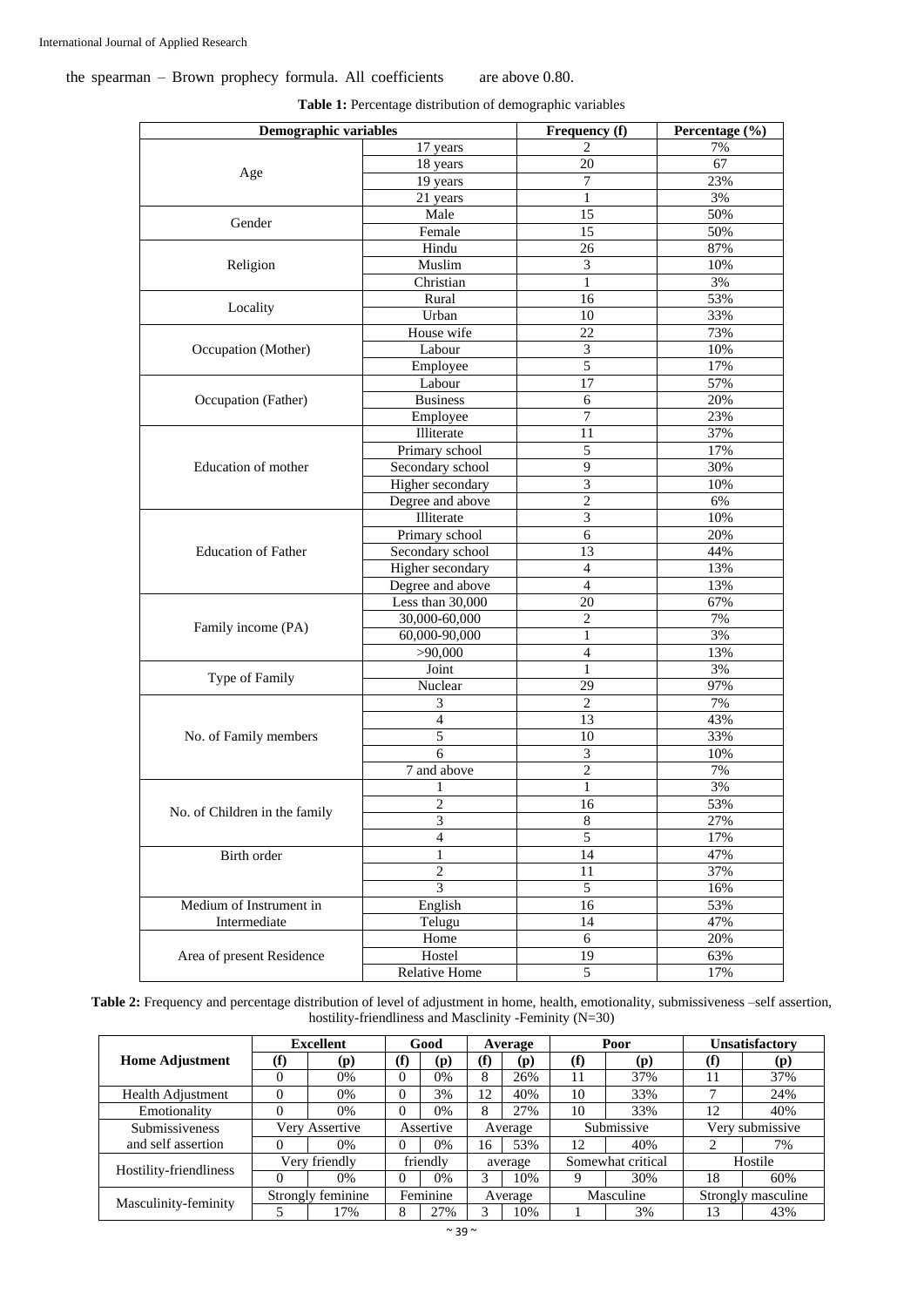| Table 3: Comparison of adjustment among girls and boys regarding home, health, submissiveness - self assertion, emotionality and |                                 |  |  |
|----------------------------------------------------------------------------------------------------------------------------------|---------------------------------|--|--|
|                                                                                                                                  | hostility-friendliness $(n=30)$ |  |  |

| Area              | Gender       | <b>Mean</b> | <b>Standard Deviation</b> | <b>Statistic Value</b> | T-Value at 0.05 |  |
|-------------------|--------------|-------------|---------------------------|------------------------|-----------------|--|
| Home adjustment   | Girls        | 13.9        | 14.2                      | 0.48                   | Not significant |  |
|                   | <b>Boys</b>  | 14.7        | 13.3                      |                        |                 |  |
| Health adjustment | <b>Girls</b> | 12          | 15.8                      | 1.44                   | Not significant |  |
|                   | <b>Boys</b>  | 10          | 12.5                      |                        |                 |  |
| Submissiveness-   | <b>Girls</b> | 16.8        | 10.2                      | 0.49                   | Not significant |  |
| Self assertion    | <b>Boys</b>  | 17.2        | 10.1                      |                        |                 |  |
|                   | Girls        | 21.1        | 17.1                      | 4.78                   |                 |  |
| Emotionality      | <b>Boys</b>  | 13.3        | 16.3                      |                        | significant     |  |
| Hostility         | <b>Girls</b> | 16.9        | 14.5                      | 0.21                   | Not significant |  |
| friendliness      | <b>Boys</b>  | 17.2        | 14.2                      |                        |                 |  |

**Discussion:** The present study was conducted to assess the adjustment pattern among the 1<sup>st</sup> year BSc Nursing, college of nursing, Tirupathi. the finding of the study has been discussed based on the objectives of the study.

The first objective of the study was to assess the adjustment problems among the 1<sup>st</sup> year BSc nursing students almost all the students had adjustment problems in one or other area. The result was the present study was supported by the earlier study conducted by the anthony *et al*. 2005 on the adjustment problem in Bangalore city under 10-18 age group the study found 90% of the adolescents were having adjustment problems.

The second objective is to assess the adjustment pattern in various areas. The areas assessed were home, health, submissiveness, self-assertion, emotionality, hostility, friendliness, and masculity – feminity. the study was found out of 30 students in home adjustment 26% (8) were average adjustment, 37% (4) were poor in adjusted 37% (11) unsatisfactory in home adjustment. In health adjustment 3% (1) was having good health 40% (12) were having average health. In submissiveness- self-assertion 40% (12) were submissive, 7% (2) were very submissive, 53% (66) were average submissive self-assertion. In emotional adjustment 27% (8) were having average emotional adjustment, 33% (10) were poor emotionality, 40% (12) were unsatisfactory emotionality. regarding the hostility and friendliness 10% (3) were average in friendliness 30% (9) were some what critical, 60% (18) were hostile. In masculine and feminity 17% (5) were strongly feminine, 27% (8) were feminine 10% (3) were average 3% (1) were masculine, 43% (13) were strongly masculine the result of the present study was supported by the earlier study conducted by the letha geasales (2001), to identify the adjustment pattern and psychosocial distress among the B.sc nursing students of a selected college of nursing Mangalore. It was found that among the 4 batches maximum number of B.sc nursing students had average adjustment in the health and professional areas and unsatisfactory adjustment in the emotional area.

The third objective was to compare adjustment pattern between the boys and girls. The study found that there was a significant difference between boys and girls on the over all adjustment pattern, compare to boys, girls having more adjustment problems. The study also found there was no significant difference between boys and girls in the area of home, health, adjustment submissiveness – self assertion, hostility – friendliness. But there was a significant difference between girls and boys emotionality: girls are having more emotional problems than boys. The result of the present study was supported by the previous study conducted by narendra Narayan talukar and mala chaliha

talukar  $(2008)$  <sup>[6]</sup>, to assess the adjustment problem of adolescents students. The study was conducted 100 male and 100 female students. Between age group of 16- 19 years. The results showed that the over all adjustment of male students was found to batter than female students.

#### **Summary**

The process of adjustment starts right from the birth of the child and continuous till the death. Man is a social animal not only adapts to physical demands but he also adjusts social pressures. In the period of transition from childhood to adulthood, dependence to independence, projection to self direction and self determination. Adolescent faces many adjustment problems in physically, psychologically and socially. Youth is the treasure and promise of the future in any society so they need more attention and these problems are to be solved.

#### **Recommendations**

- Counselling sessions to solve the adolescent adjustment problems.
- The study can be replied with a larger population.
- Similar studies can be conducted on a larger scale
- A follow up study may be conducted to assess the adjustment level after the counselling.

## **References**

- 1. Barabara Kozier RNMN. Fundamental of nursing; concepts, process and practice. (1<sup>st</sup> edition). Singapore, Pearson Education, 2003, pp.496-516.
- 2. Basavanthappa BT. Nursing research. (2nd edition). Jaypee publications, 2007.
- 3. Denise polite F, Bernadeher P. *et al*., Text book of Paediatric Nursing. (1<sup>st</sup> edition). Philadelphia. W.B Saunders Company, 2001 pp.1115-1142.
- 4. Gail W, Stuart *et al*., Mental health Nursing. (3rd edition). Philadelphia. Mosba y, 2004, pp.200-230.
- 5. Niraj Ahuja. A short test book of psychiatry. (6<sup>th</sup> Edition). New Delhi, Jaypee brothers, 2006, pp.200-230.
- 6. Narendra Narayan talukar, mala chaliha talukadahar. adjustment problems of adolscents students. Journal of community guidance and research, 20018, pp.267-271.
- 7. Xiajio conger RD. Adjustment problems and emerging personality characteristics from early to late adolescents. American journal of community psychology, 2004, p.138-143.
- 8. Radul Neff Greenely *et al*., Longitudinal relationship between family function and youth adjustment Journal of paediatric psychology, 2006, pp.453-462.
- 9. Branje *et al*., perceived support in sibling relationship and adolescent adjustment, Journal of child psychology